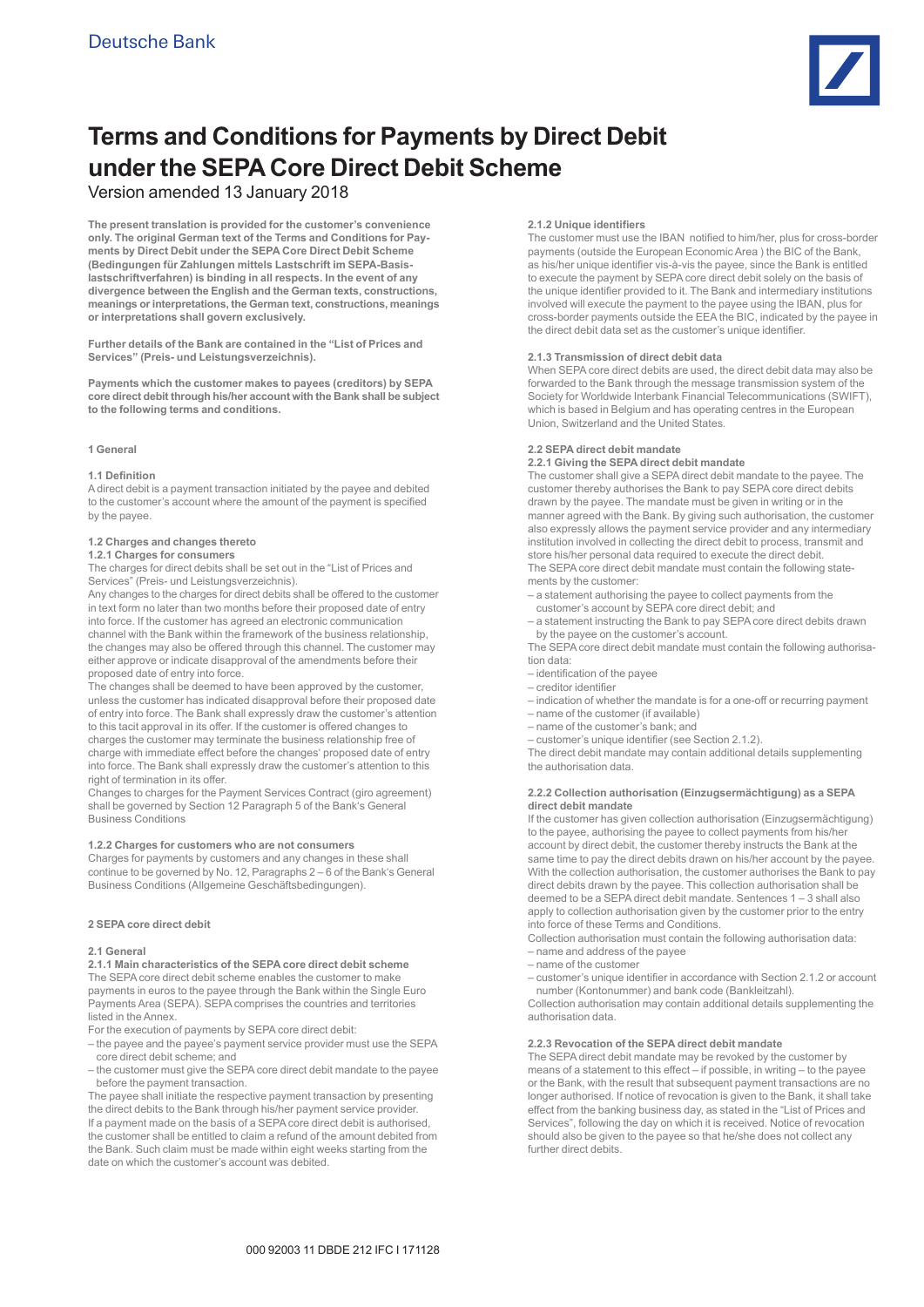

**2.2.4 Limitation and disallowance of SEPA core direct debits**  The customer may separately instruct the Bank to limit or disallow payments under SEPA core direct debits. This instruction must be received by the Bank no later than the end of the banking business day, as stated in the "List of Prices and Services", before the due date indicated in the direct debit data set. This instruction should, if possible, be given in writing and to the account-keeping branch of the Bank. It should, in addition, be given to the payee.

## **2.3 Collection of the SEPA core direct debit by the payee under the SEPA core direct debit mandate**

(1) The SEPA core direct debit mandate given by the customer shall remain with the payee. The payee shall take over the authorisation data and enter any additional details in the data set for collection of SEPA core direct debits. The respective direct debit amount shall be specified by the payee.

(2) The payee shall send the data set for collection of the SEPA core direct debit to the Bank (payer bank) electronically through his/her payment service provider. This data set shall also represent the customer's instruction to the Bank in the SEPA direct debit mandate to pay the respective SEPA core direct debit (see Section 2.2.1, Sentences 2 and 4 and Section 2.2.2, Sentence 2). For delivery of this instruction, the Bank shall waive the form agreed for giving the SEPA direct debit mandate (see Section 2.2.1, Sentence 3).

## **2.4 Payment transaction based on the SEPA core direct debit**

**2.4.1 Debiting the direct debit amount to the customer's account**  (1) On receipt of SEPA core direct debits drawn by the payee, the amount specified by the payee shall be debited to the customer's account on the due date indicated in the direct debit data set. If the due date is not a banking business day as stated in the "List of Prices and Services", the account shall be debited on the next banking business day.

(2) The customer's account shall not be debited or a debit entry shall be cancelled no later than the second bank working day after it was made (see Section 2.4.2) if:

- the Bank has received notice of revocation of the SEPA direct debit mandate pursuant to Section 2.2.3
- the customer does not have a sufficient credit balance on the account or sufficient credit for payment of the direct debit (lack of funds); the Bank shall not pay partial amounts
- the payer's IBAN indicated in the direct debit data set cannot be assigned to any account held by the customer with the Bank or
- the direct debit cannot be processed by the Bank because the direct debit data set
- does not contain a creditor identifier or contains one which is evidently wrong to the Bank
- does not contain a mandate reference
- does not indicate the date on which the mandate was given or
- does not indicate the due date.

(3) In addition, the customer's account shall not be debited or a debit entry shall be cancelled no later than the second bank working day after it was made (see Section 2.4.2) if this SEPA core direct debit is countermanded by a separate instruction from the customer pursuant to Section 2.2.4.

#### **2.4.2 Payment of SEPA core direct debits**

SEPA core direct debits shall be paid if the debit entry in the customer's account has not been cancelled later than the second bank working day after it was made.

#### **2.4.3 Notification of non-execution or cancellation of the debit entry or refusal of payment**

The Bank shall inform the customer without delay, and no later than the time agreed in Section 2.4.4, of non-execution or cancellation of the debit entry (see Section 2.4.1, Paragraph 2) or refusal to pay a SEPA core direct debit (see Section 2.4.2). This may be done also through the agreed account information channel. The Bank shall, if possible, state the reasons and indicate ways to rectify the errors that led to the non-execution, cancellation or refusal. For a justified refusal to pay an authorised SEPA core direct debit due to a lack of funds (see Section 2.4.1, Paragraph 2, second bullet point), the Bank shall levy the charge set out in the "List of Prices and Services".

#### **2.4.4 Execution of the payment**

(1) The Bank shall be obliged to ensure the amount debited by it to the customer's account on the basis of the SEPA core direct debit presented by the payee is received by the payee's payment service provider within the execution period indicated in the "List of Prices and Services" at the latest. (2) The execution period shall commence on the due date indicated in the direct debit data set. If this date is not a banking business day as stated in the "List of Prices and Services", the execution period shall commence on the following banking business day.

(3) The Bank shall inform the customer of the execution of the payment through the agreed account information channel and at the agreed frequency.

## **2.5 Customer's entitlement to a refund for an authorised payment**

(1) If a payment made on the basis of a SEPA core direct debit is authorised, the customer shall be entitled to claim a no-questions-asked refund of the amount debited from the Bank. Such claim must be made within eight weeks starting from the date on which the customer's account was debited. The Bank shall restore the balance of the customer's account to what it would have been without debiting for the payment. Any claims by the payee against the customer shall not be affected by this.

(2) The entitlement to a refund under Paragraph 1 shall be precluded as soon as the amount of the direct debit entry has been expressly authorised by the customer directly to the Bank.

(3) The customer's entitlement to a refund for a non-executed or incorrectly executed authorised payment shall be determined by Section 2.6.2.

#### **2.6 Customer's entitlement to a refund, correction and compensation 2.6.1 Refund for an unauthorised payment**

If a payment is not authorised by the customer, the Bank shall have no claim against the customer for reimbursement of its expenses. It shall be obliged to refund the amount debited to the customer's account to the customer without delay and to restore the balance of this account to what it would be without debiting for the unauthorised payment. This obligation must have been satisfied in accordance with the "List of Prices and Services" by no later than the end of the business day following the day on which the Bank was notified or otherwise learned that the payment was unauthorised. If the Bank has notified any competent authority in writing that it has legitimate grounds to suspect fraudulent conduct on the part of the customer, the Bank shall review and perform its obligation under Sentence 2 without delay if the suspected fraud is not confirmed.

#### **2.6.2 Claims for non-execution, incorrect execution or late execution of authorised payments**

(1) If an authorised payment is not executed or not executed correctly, the customer may request the Bank to refund the direct debit amount in full without delay insofar as the payment was not executed or executed incorrectly. The Bank shall then restore the balance of the customer's account to what it would have been without debiting for the incorrectly executed payment transaction.

(2) Over and above the entitlement under Paragraph 1, the customer may ask the Bank to refund the charges and interest levied on him/her or debited to his/her account in connection with the non-execution or incorrect execution of the payment.

(3) If the direct debit amount is not remitted to the payee's payment service provider until after expiry of the execution period under Section 2.4.4 Paragraph 2 (delay), the payee may ask its payment service provider to credit the direct debit amount to the payee's account as if the payment had been properly executed.

(4) If a payment transaction was not executed or not executed correctly, the Bank shall, at the customer's request, make immediate efforts to trace the payment transaction and notify the customer of the outcome.

## **2.6.3 Compensation for breach of duty**

(1) If an authorised payment is not executed, not executed correctly or executed late, or if a payment is unauthorised, the customer may ask the Bank to provide compensation for any loss or damage not already covered by Sections 2.6.1 and 2.6.2. This shall not apply if the Bank is not responsible for the neglect of duty. The Bank shall be liable in this connection for any fault on the part of an intermediary institution to the same extent as for any fault on its own part. If the customer has contributed to the occurrence of any loss or damage through culpable conduct, the principles of contributory negligence shall determine the extent to which the Bank and the customer must bear the loss or damage.